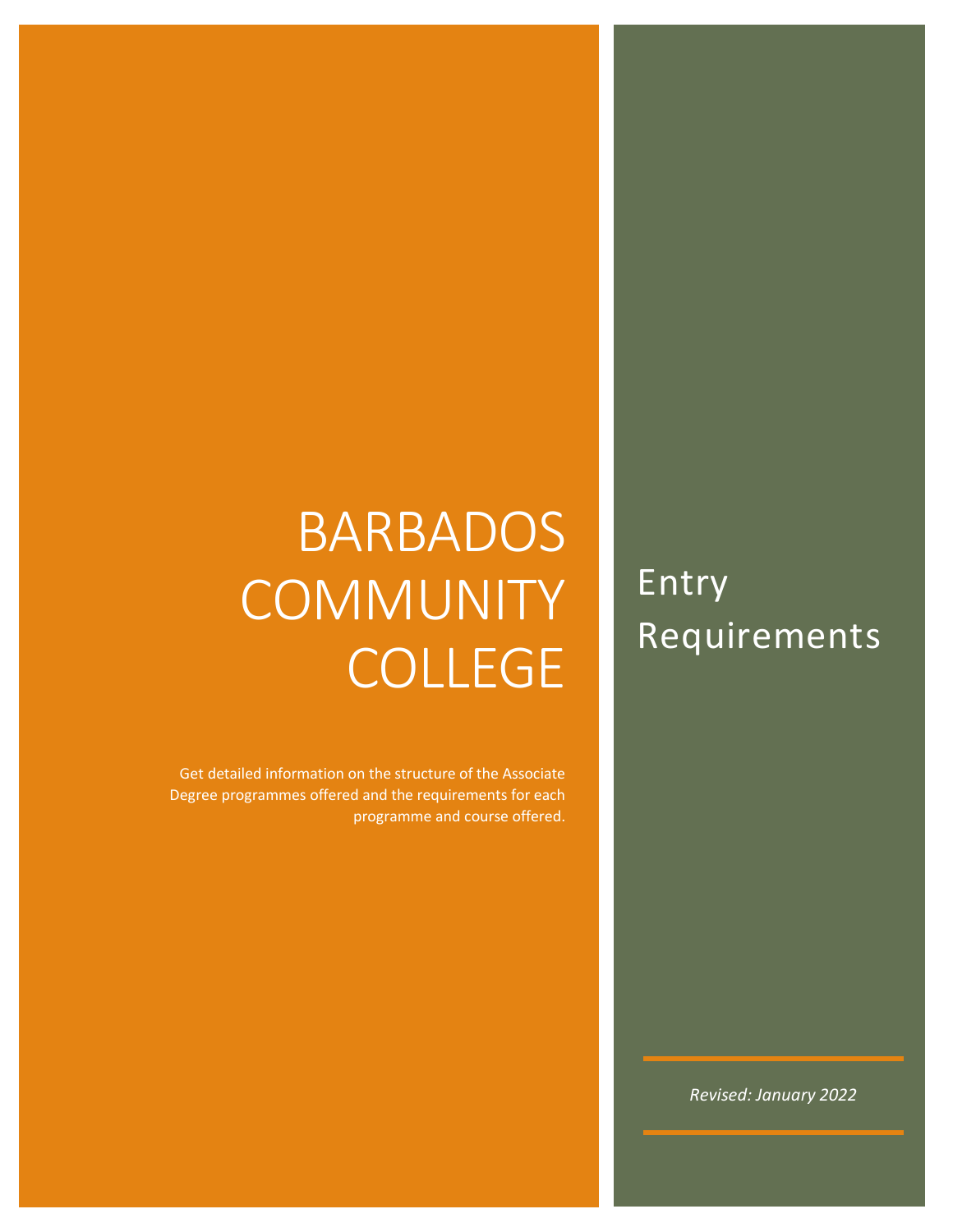### **POST-GRADUATE DEGREE DIPLOMAS**

| <b>Programme</b>                                                                    | <b>Entry Requirements</b>                                                                                                                                                                                                           | <b>Duration</b>      |
|-------------------------------------------------------------------------------------|-------------------------------------------------------------------------------------------------------------------------------------------------------------------------------------------------------------------------------------|----------------------|
| Diploma in Education(Technical &<br>Applied)                                        | A Bachelor Degree in a Technical or Applied area OR equivalent<br>and a minimum of 3-5 years teaching experience.                                                                                                                   | 1 Year<br>Part-time  |
|                                                                                     | <b>BACHELOR DEGREE PROGRAMMES</b>                                                                                                                                                                                                   |                      |
|                                                                                     | These programmes are offered on a Full-time basis unless otherwise indicated.                                                                                                                                                       |                      |
| Bachelor of Arts (Media &<br>Journalism)                                            | A minimum of five (5) passes at CSEC General Proficiency Level<br>Grades 1, 2 or 3 (from June 1998 only). English Language must be<br>a Grade 1.                                                                                    | 4 Years              |
| Bachelor of Arts (Media &<br>Journalism) - Upgrade                                  | An Associate Degree in Applied Arts (Mass Communication) OR<br>equivalent.                                                                                                                                                          | 2 Years              |
| <b>Bachelor of Education</b><br>(Technical/Vocational)                              | Students may major in Home Economics or Industrial Arts.<br>Applicants are required to possess the Erdiston Teachers'<br>Certificate, An Associate Degree OR equivalent in a related area.                                          | 3 Years<br>Part-time |
| <b>Bachelor of Education (Physical</b><br>Education) - Upgrade                      | An Associate Degree in Applied Science (Physical Education) OR<br>equivalent in a related area.                                                                                                                                     | 2 Years<br>Part-time |
| Bachelor of Fine Arts (Arts &<br>Entertainment)                                     | A minimum of five (5) passes at CSEC General Proficiency Level<br>Grades 1, 2 or 3 (from June 1998 only). English Language is<br>compulsory.                                                                                        | 4 Years              |
| Bachelor of Fine Arts (Studio Art)<br><b>Bachelor of Fine Arts (Graphic Design)</b> | An Associate Degree in Fine Arts, Graphic Design or Visual Arts<br>with a minimum Grade Point Average of 2.5 OR equivalent<br>qualification. Applicants must submit a portfolio of a minimum of<br>6 pieces with their application. | 3 Years              |
| <b>Bachelor of Science (General Nursing)</b>                                        | A minimum of five (5) passes at CSEC General Proficiency Level<br>Grades 1, 2 or 3 (from June 1998 only). English Language,<br>Mathematics, Biology or Human & Social Biology or Integrated<br>Science are compulsory.              | 4 Years              |
| <b>Bachelor of Science (General Nursing)</b><br>- Upgrade                           | An Associate Degree in Applied Science (General Nursing) OR<br>equivalent. Applicants must have their RN certification.                                                                                                             | 1 Year<br>Part-time  |
| <b>Bachelor of Science (Clinical</b><br>Laboratory Science)                         | A minimum of five (5) passes at CSEC General Proficiency Level<br>Grades 1, 2 or 3 (from June 1998 only). English Language,<br>Mathematics, Chemistry, Biology or Human & Social Biology are<br>compulsory.                         | 4 Years              |
| <b>Bachelor of Science (Clinical</b>                                                | An Associate Degree in Applied Science (Medical Laboratory                                                                                                                                                                          | 2 Years              |
| Laboratory Science) - Upgrade                                                       | Technology) OR equivalent.                                                                                                                                                                                                          | Part-time            |
| Bachelor of Science (Pharmacy)                                                      | A minimum of five (5) passes at CSEC General Proficiency Level<br>Grades 1, 2 or 3 (from June 1998 only). English Language,<br>Mathematics, Chemistry, Biology or Human & Social Biology are<br>compulsory.                         | 4 Years<br>Part-time |
| <b>Bachelor of Science (Pharmacy) -</b><br>Upgrade                                  | An Associate Degree in Applied Science (Pharmacy) OR<br>equivalent.                                                                                                                                                                 | 2 Years<br>Part-time |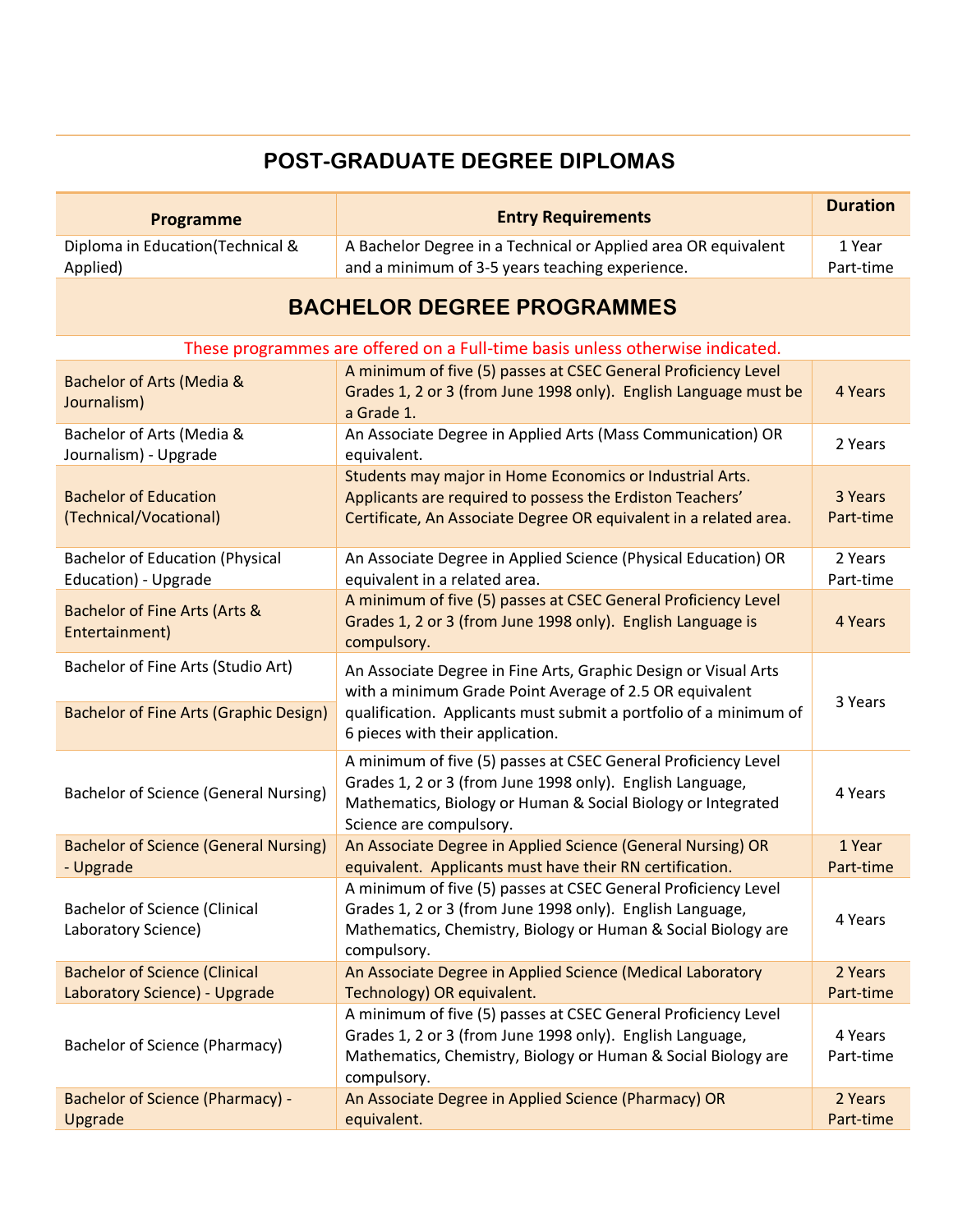### **Bachelor of Science (Tourism & Hospitality Management)**

*For further information contact the Hospitality Institute at 246-228-0900 or by email at pomarine@sunbeach.net*

**Offered jointly with the University of the West Indies, this programme is normally open to applicants who have completed the Associate Degree programme in Culinary Arts, Hotel Catering & Institutional Operations, Hospitality Studies or Tourism & Travel with a minimum Grade Point Average of 2.75 or equivalent.**

### **POST ASSOCIATE DEGREE DIPLOMAS**

| mese programmes are onerea on a run unic basis aniess outerwise indicated. |                                                                                                                                                                     |                        |
|----------------------------------------------------------------------------|---------------------------------------------------------------------------------------------------------------------------------------------------------------------|------------------------|
| Programme                                                                  | <b>Entry Requirements</b>                                                                                                                                           | <b>Duration</b>        |
| <b>Community Health Nursing</b>                                            | An Associate Degree in Applied Science (General Nursing) &<br>Midwifery Diploma OR equivalent. Applicants must have their RN<br>certification.                      | 1 Year                 |
| <b>Community Mental Health Nursing</b>                                     | An Associate Degree in Applied Science (General Nursing/<br>Psychiatric Nursing), Midwifery Diploma, OR equivalent.<br>Applicants must have their RN certification. | 1 Year                 |
| <b>Psychiatric Nursing</b>                                                 | An Associate Degree in Applied Science (General Nursing) OR<br>equivalent. Applicants must have their RN certification.                                             | 1 Year                 |
| <b>Gerontological Nursing</b>                                              | An Associate Degree in Applied Science (General Nursing/<br>Psychiatric Nursing) OR equivalent. Applicants must have their RN<br>certification.                     | 1 Year                 |
| <b>Inspection of Meats &amp; Other Foods</b>                               | An Associate Degree in Applied Science (Environmental Health<br>Inspection) OR equivalent.                                                                          | 1 Year                 |
| Midwifery                                                                  | An Associate Degree in Applied Science (General Nursing) OR<br>equivalent. Applicants must have their RN certification.                                             | 1 Year                 |
| <b>Shortened Registered Nursing</b>                                        | An Associate Degree in Applied Science (Psychiatric Nursing) OR<br>equivalent. Applicants must have their RN certification.                                         | 1 Year                 |
| Part-time                                                                  | <b>Entry Requirements</b>                                                                                                                                           | <b>Duration</b>        |
| <b>Public Health Administration</b>                                        | An Associate Degree in any Health related area or equivalent.                                                                                                       | 2 Years &<br>2 Summers |

#### These programmes are offered on a Full-time basis unless otherwise indicated.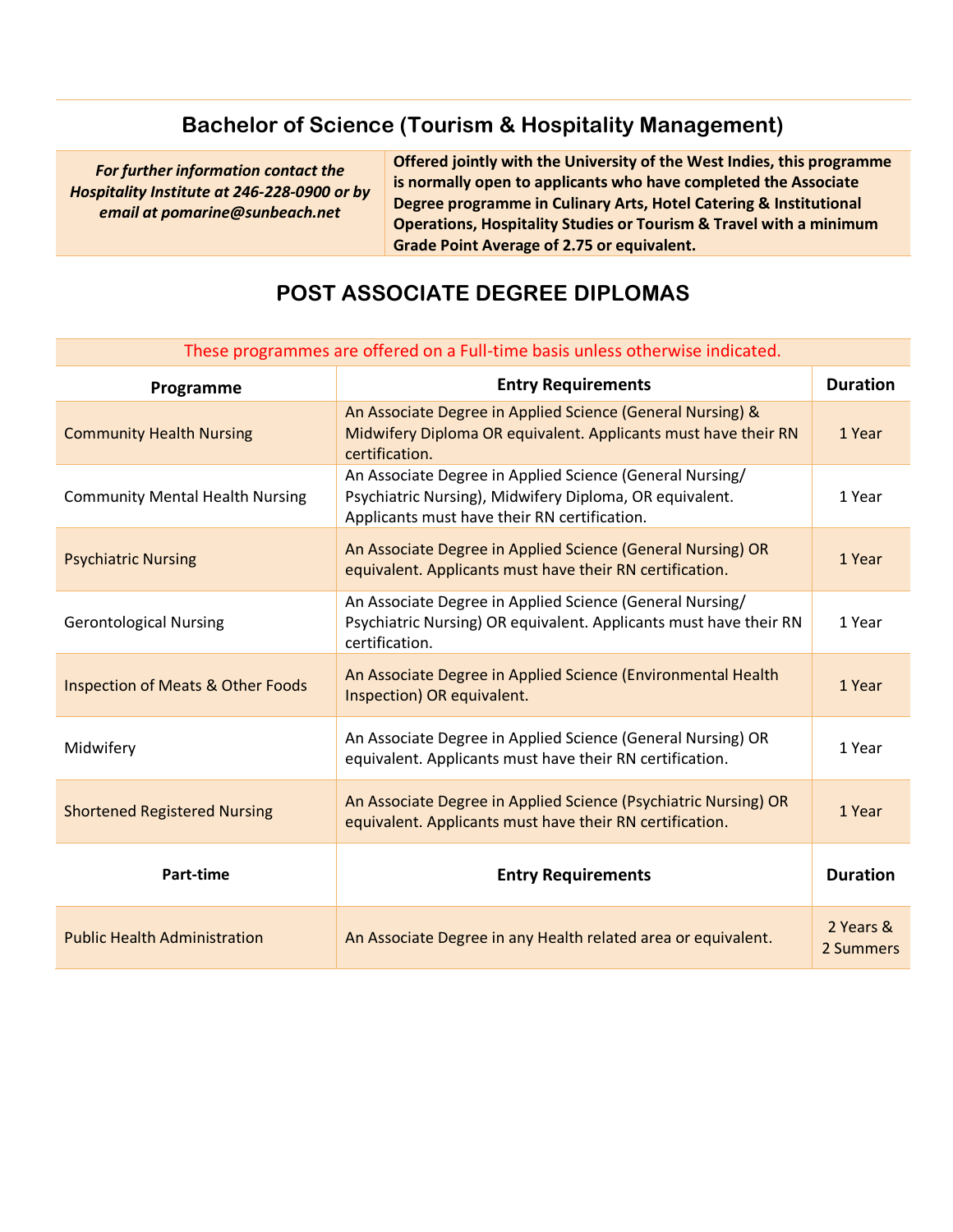### **ASSOCIATE DEGREE IN APPLIED SCIENCE PROGRAMMES**

| These programmes are offered on a Full-time basis unless otherwise indicated. |                                                                                                                                                                                                                                                                                                 |  |
|-------------------------------------------------------------------------------|-------------------------------------------------------------------------------------------------------------------------------------------------------------------------------------------------------------------------------------------------------------------------------------------------|--|
| Programme                                                                     | <b>Entry Requirements</b>                                                                                                                                                                                                                                                                       |  |
| Agriculture                                                                   | A minimum of four (4) CSEC or equivalent. English Language is<br>compulsory.                                                                                                                                                                                                                    |  |
| <b>Architectural Studies</b>                                                  | A minimum of four (4) CSEC or equivalent. English Language and<br>Mathematics are compulsory. Passes in Art/Visual Art, Geography,<br>Technical Drawing or Physics would be assets. A Portfolio is required.<br>(Please see the section on Additional information for details on<br>portfolio). |  |
| <b>Building &amp; Civil Engineering (Full-</b><br>time & Part-time)           | A minimum of four (4) CSEC or equivalent. English Language and<br>Mathematics are compulsory. Passes in Technical Drawing, Mechanical<br>Engineering Drawing, Building Drawing, AutoCAD, SJPI Certificate in<br>Drafting, Physics or Chemistry would be assets.                                 |  |
| Computer Studies (Full-time &<br>Part-time)                                   | A minimum of four (4) CSEC or equivalent. English Language and<br>Mathematics are compulsory.                                                                                                                                                                                                   |  |
| <b>Culinary Arts</b>                                                          | A minimum of four (4) CSEC or equivalent. English Language and a<br>numerate subject (Principles of Accounts, Principles of Business or<br>Mathematics) are compulsory.                                                                                                                         |  |
| Electrical Engineering (Full-time &<br>Part-time)                             | A minimum of four (4) CSEC or equivalent. English Language,<br>Mathematics and any one of the following (Physics, Industrial<br>Technology or Electrical and Electronic Technology) are compulsory.                                                                                             |  |
| <b>Electronic &amp; Computer</b><br>Engineering (Full-time & Part-<br>time)   | A minimum of four (4) CSEC or equivalent. English Language,<br>Mathematics and any one of the following (Physics, Industrial<br>Technology or Electrical and Electronic Technology) are compulsory.                                                                                             |  |
| <b>Environmental Health Inspection</b>                                        | A minimum of four (4) CSEC or equivalent. English Language,<br>Mathematics, Chemistry, Biology or Human & Social Biology are<br>compulsory.                                                                                                                                                     |  |
| <b>Health Information Management</b>                                          | A minimum of four (4) CSEC or equivalent. English Language,<br>Mathematics, Biology or Human & Social Biology are compulsory.                                                                                                                                                                   |  |
| <b>Hospitality Studies</b>                                                    | A minimum of four (4) CSEC or equivalent. English Language and a<br>numerate subject (Principles of Accounts, Principles of Business or<br>Mathematics) are compulsory.                                                                                                                         |  |
| Land Surveying (Full-time & Part-<br>time)                                    | A minimum of four (4) CSEC or equivalent. English Language,<br>Mathematics are compulsory. Passes in Geography and Physics would<br>be assets.                                                                                                                                                  |  |
| Mechanical Engineering (Full-time<br>& Part-time)                             | A minimum of four (4) CSEC or equivalent. English Language,<br>Mathematics are compulsory. Passes in Physics, Chemistry, Technical<br>Drawing or Mechanical Engineering Technology would be assets.                                                                                             |  |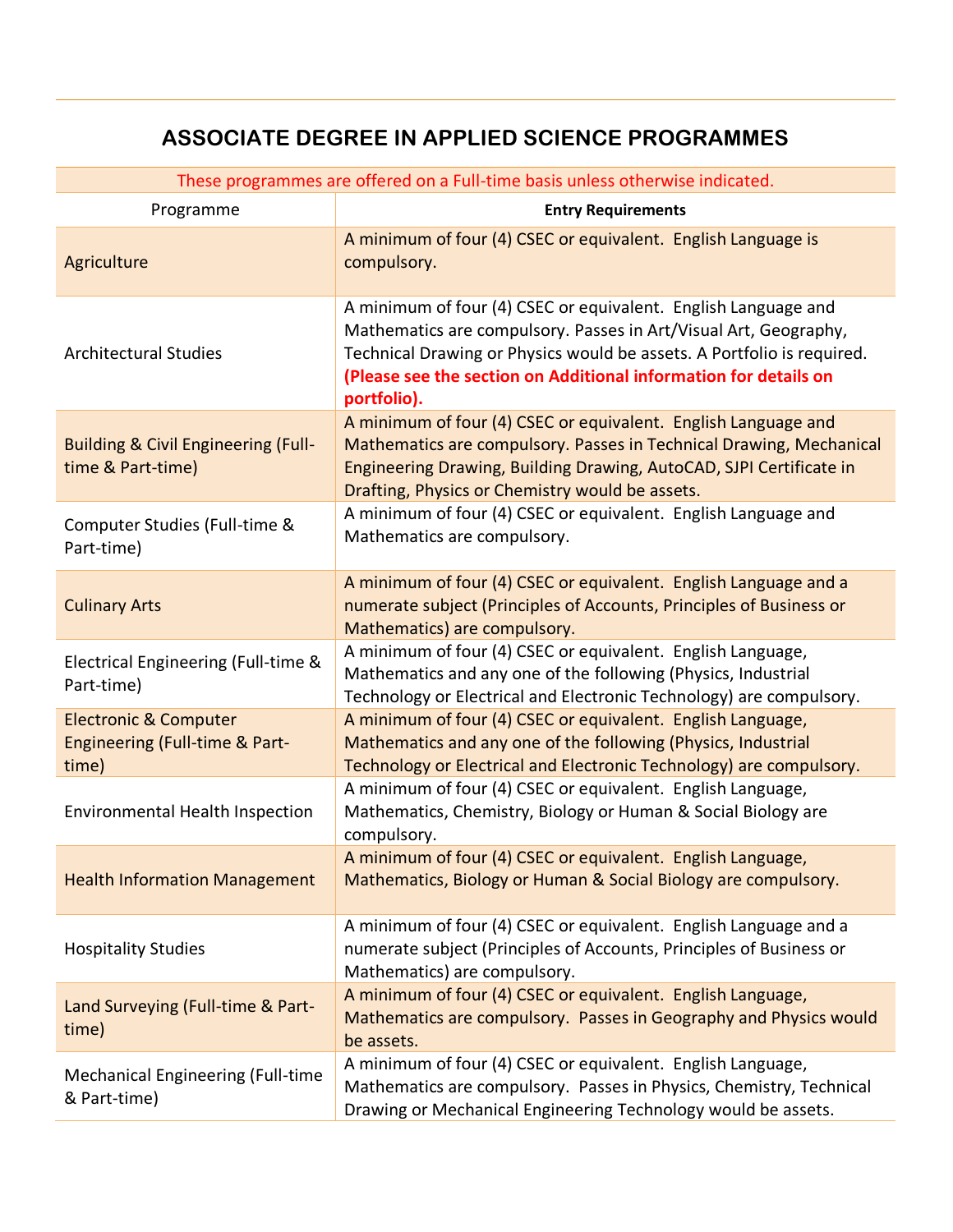### **ASSOCIATE DEGREE IN APPLIED SCIENCE PROGRAMMES Continued**

| Programme                                   | <b>Entry Requirements</b>                                                                                                                                               |
|---------------------------------------------|-------------------------------------------------------------------------------------------------------------------------------------------------------------------------|
| <b>Physical Education (Day-Release)</b>     | A minimum of four (4) CSEC or equivalent. English Language is<br>compulsory.                                                                                            |
| <b>Rehabilitation Therapy</b><br>Technology | A minimum of four (4) CSEC or equivalent. English Language,<br>Mathematics, Biology or Human & Social Biology are compulsory.                                           |
| <b>Tourism &amp; Travel</b>                 | A minimum of four (4) CSEC or equivalent. English Language and a<br>numerate subject (Principles of Accounts, Principles of Business or<br>Mathematics) are compulsory. |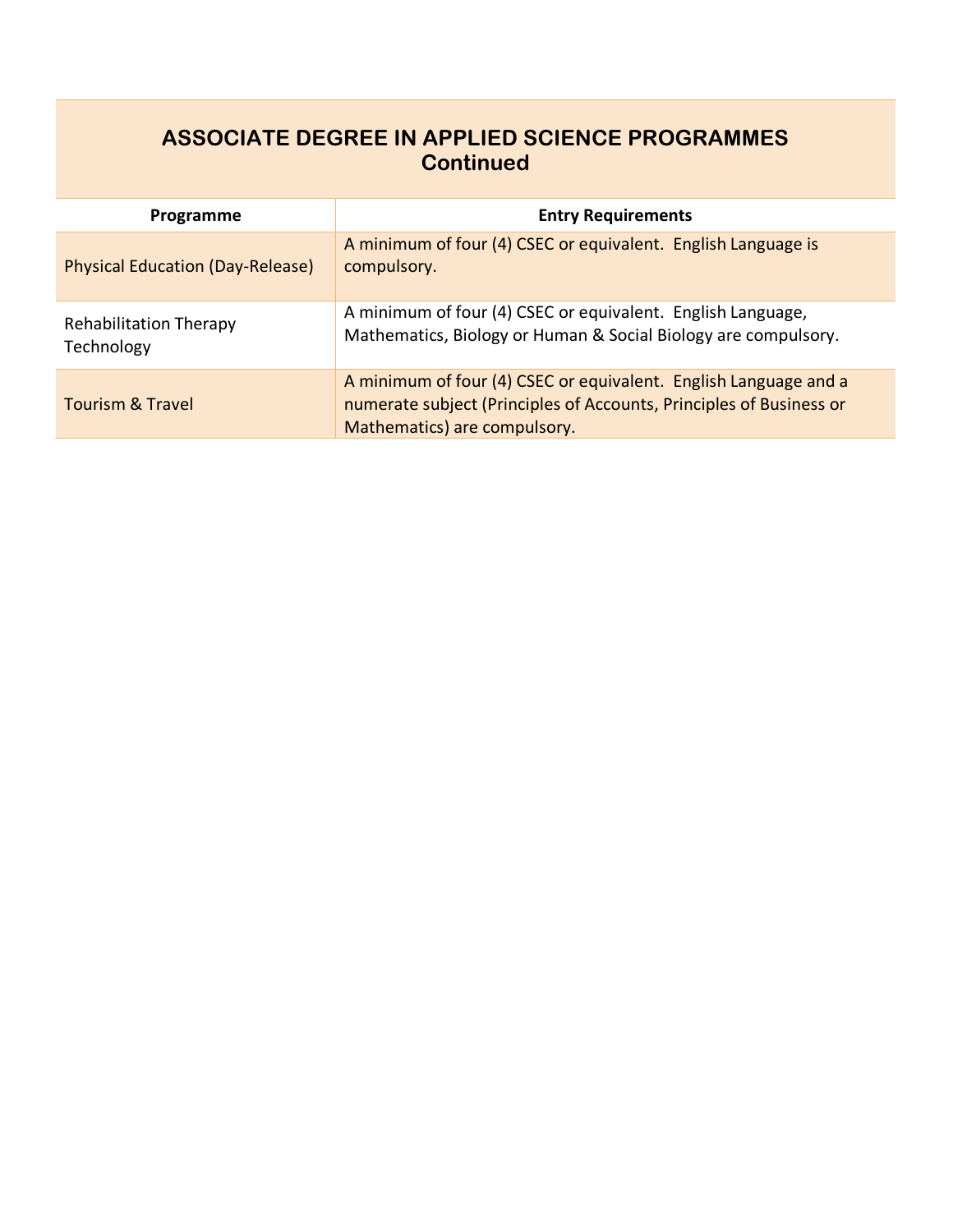### **ASSOCIATE DEGREE IN APPLIED ARTS PROGRAMMES**

| These programmes are offered on a Full-time basis unless otherwise indicated. |                                                                                                                                                                                                         |  |
|-------------------------------------------------------------------------------|---------------------------------------------------------------------------------------------------------------------------------------------------------------------------------------------------------|--|
| Programme                                                                     | <b>Entry Requirements</b>                                                                                                                                                                               |  |
| <b>Business Studies (Full-time &amp; Part-</b><br>time)                       | A minimum of four (4) CSEC or equivalent. English Language is<br>compulsory.                                                                                                                            |  |
| Dance                                                                         | A minimum of four (4) CSEC or equivalent. English Language is<br>compulsory.                                                                                                                            |  |
| <b>Fashion Design</b>                                                         | A minimum of four (4) CSEC or equivalent. English Language is<br>compulsory. Applicants must also submit a portfolio. Please see the section<br>on "Additional information for applicants" for details. |  |
| French & German for Business &<br>Tourism                                     | A minimum of four (4) CSEC or equivalent. English Language and French<br>are compulsory.                                                                                                                |  |
| French & Italian for Business &<br><b>Tourism</b>                             | A minimum of four (4) CSEC or equivalent. English Language and French<br>are compulsory. English Language and French are compulsory.                                                                    |  |
| French & Spanish for Business                                                 | A minimum of four (4) CSEC or equivalent. English Language, French and<br>Spanish are compulsory.                                                                                                       |  |
| German & Italian for Business &<br><b>Tourism</b>                             | A minimum of four (4) CSEC or equivalent. English Language and French<br>or Spanish are compulsory.                                                                                                     |  |
| German & Spanish for Business &<br>Tourism                                    | A minimum of four (4) CSEC or equivalent. English Language and Spanish<br>are compulsory.                                                                                                               |  |
| Italian & Spanish for Business &<br><b>Tourism</b>                            | A minimum of four (4) CSEC or equivalent. English Language and Spanish<br>are compulsory.                                                                                                               |  |
| <b>Mass Communication</b>                                                     | A minimum of four (4) CSEC or equivalent. English Language is<br>compulsory.                                                                                                                            |  |
| <b>Music</b>                                                                  | A minimum of four (4) CSEC or equivalent. English Language is<br>compulsory.                                                                                                                            |  |
| Office Administration &<br>Management (Full-time & Part-<br>time)             | A minimum of four (4) CSEC or equivalent. English Language is<br>compulsory.                                                                                                                            |  |
| Paralegal Studies (Day-Release)                                               | A minimum of four (4) CSEC or equivalent. English Language is<br>compulsory.                                                                                                                            |  |
| Procurement (Part-time)                                                       | A minimum of four (4) CSEC or equivalent. English Language is<br>compulsory.                                                                                                                            |  |
| <b>Psychology (Part-time)</b>                                                 | A minimum of four (4) CSEC or equivalent. English Language is<br>compulsory.                                                                                                                            |  |
| Social Work (Part-time)                                                       | A minimum of four (4) CSEC or equivalent. English Language is<br>compulsory.                                                                                                                            |  |
| Sport Management (Day-Release)                                                | A minimum of four (4) CSEC or equivalent. English Language is<br>compulsory.                                                                                                                            |  |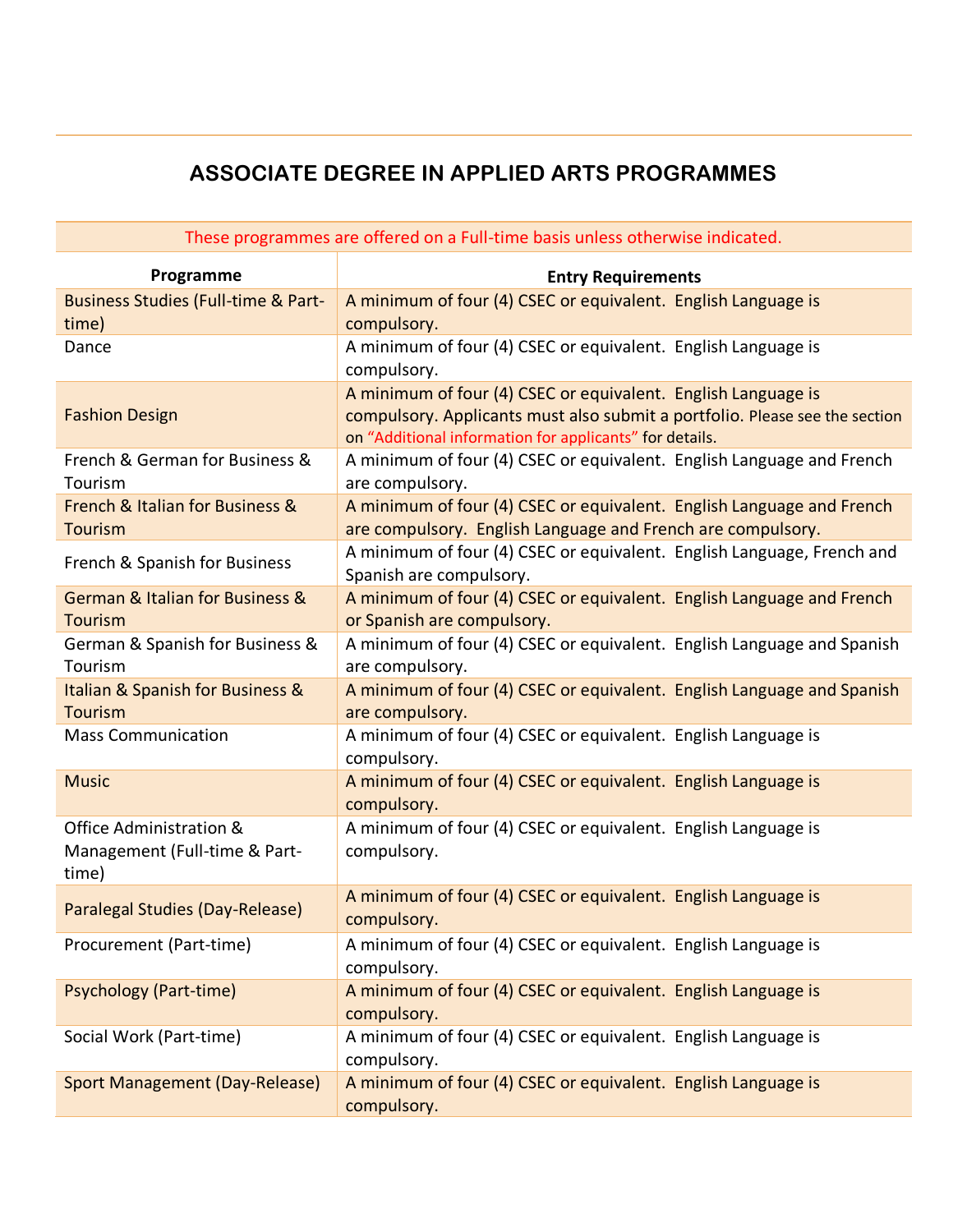### **ASSOCIATE DEGREE IN APPLIED ARTS PROGRAMMES Continued**

| Programme          | <b>Entry Requirements</b>                                                                                                                                                                          |
|--------------------|----------------------------------------------------------------------------------------------------------------------------------------------------------------------------------------------------|
| Theatre Arts       | A minimum of four (4) CSEC or equivalent. English Language is<br>compulsory.                                                                                                                       |
| <b>Visual Arts</b> | A minimum of four (4) CSEC or equivalent. English Language is<br>compulsory. Applicants must submit a portfolio. Please see the section on<br>"Additional information for applicants" for details. |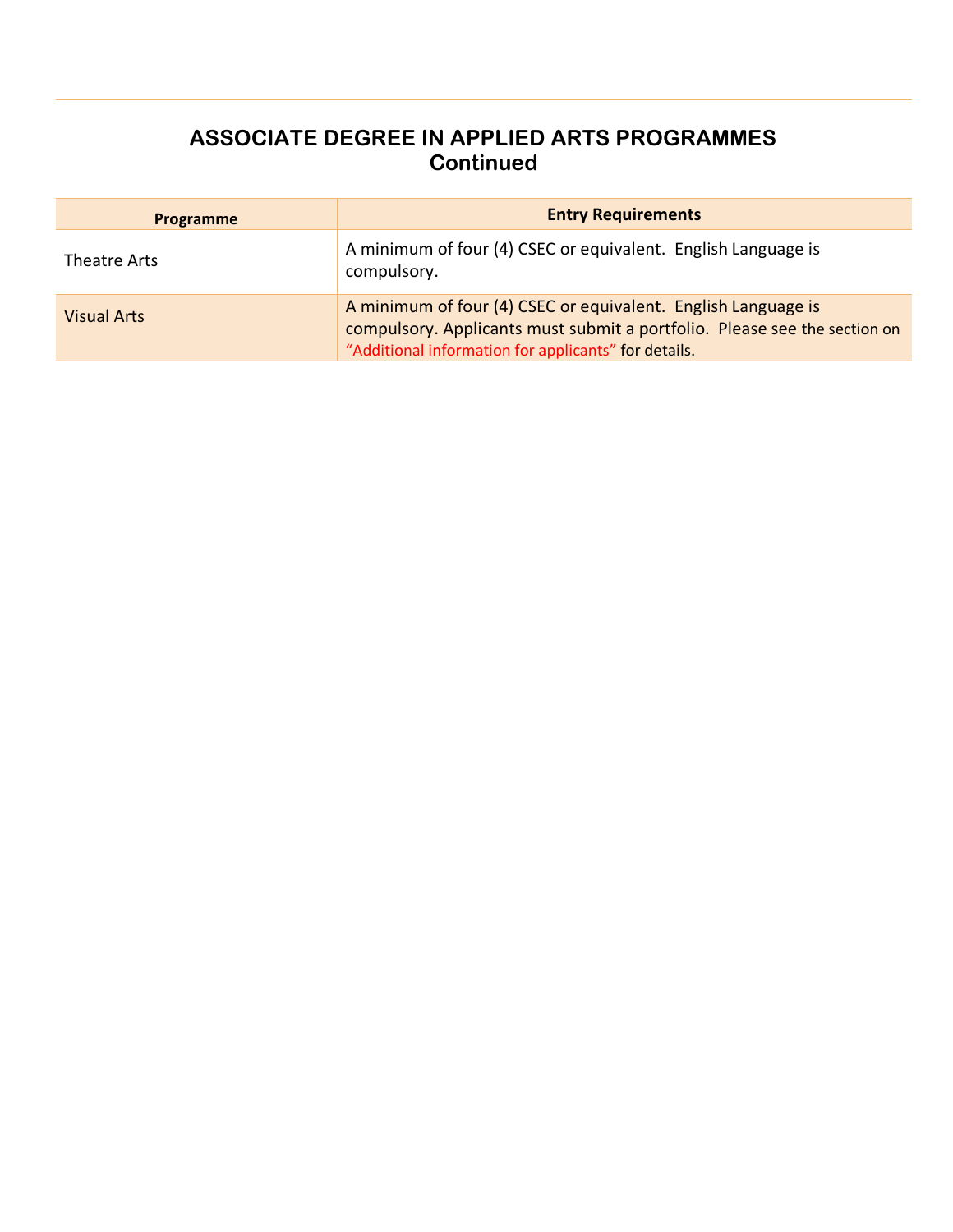### **ASSOCIATE DEGREES IN MAJORS**

Please note that applicants may be required to possess passes in specific subjects depending on the programmes which they intend to study. These programmes are offered on a full-time basis for two (2) years duration.

Students may pursue studies in a combination of two (2) or three (3) of the majors as listed below.

The combination could consist of majors in Arts only, majors in Science only or majors in Science and Arts.

| <b>Programme</b>                                         | <b>Entry Requirements</b>                                                                     |
|----------------------------------------------------------|-----------------------------------------------------------------------------------------------|
| Accounting, Economics                                    | A minimum of four (4) CSEC or equivalent. English Language and<br>Mathematics are compulsory. |
| Accounting, Economics, Law                               | A minimum of four (4) CSEC or equivalent. English Language and<br>Mathematics are compulsory. |
| Accounting, Economics,<br>Management                     | A minimum of four (4) CSEC or equivalent. English Language and<br>Mathematics are compulsory. |
| <b>Accounting, Economics, Marketing</b>                  | A minimum of four (4) CSEC or equivalent. English Language and<br>Mathematics are compulsory. |
| Accounting, Law                                          | A minimum of four (4) CSEC or equivalent. English Language is<br>compulsory.                  |
| <b>Accounting, Management (Full-time</b><br>& Part-time) | A minimum of four (4) CSEC or equivalent. English Language is<br>compulsory.                  |
| Accounting, Management, Marketing                        | A minimum of four (4) CSEC or equivalent. English Language and<br>Mathematics are compulsory. |
| <b>Accounting, Marketing</b>                             | A minimum of four (4) CSEC or equivalent. English Language and<br>Mathematics are compulsory. |
| Accounting, Marketing, Sociology                         | A minimum of four (4) CSEC or equivalent. English Language and<br>Mathematics are compulsory. |

# **ASSOCIATE DEGREE IN ARTS**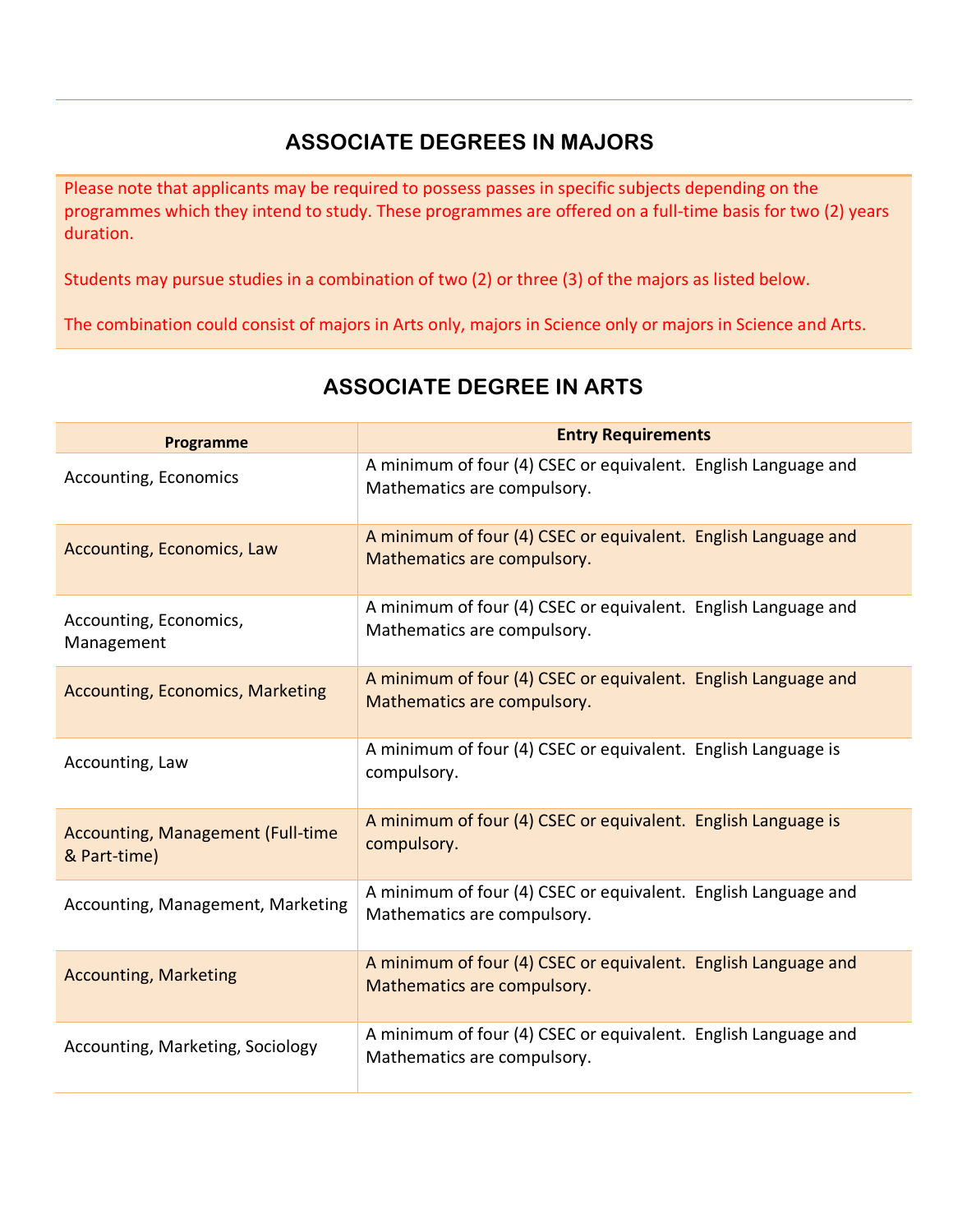### **ASSOCIATE DEGREE IN ARTS Continued**

| Programme                                                                                              | <b>Entry Requirements</b>                                                                                               |
|--------------------------------------------------------------------------------------------------------|-------------------------------------------------------------------------------------------------------------------------|
| <b>Economics, Management</b>                                                                           | A minimum of four (4) CSEC or equivalent. English Language and<br>Mathematics are compulsory.                           |
| Economics, Management, Marketing                                                                       | A minimum of four (4) CSEC or equivalent. English Language and<br>Mathematics are compulsory.                           |
| Literatures in English, French for                                                                     | A minimum of four (4) CSEC or equivalent. English Language, English                                                     |
| <b>Business &amp; Tourism</b>                                                                          | Literature and French are compulsory.                                                                                   |
| Literatures in English, German for                                                                     | A minimum of four (4) CSEC or equivalent. English Language, English                                                     |
| <b>Business &amp; Tourism</b>                                                                          | Literature and French or Spanish are compulsory.                                                                        |
| Literatures in English, History                                                                        | A minimum of four (4) CSEC or equivalent. English Language and<br>English Literature are compulsory.                    |
| Literatures in English, Italian for                                                                    | A minimum of four (4) CSEC or equivalent. English Language, English                                                     |
| <b>Business &amp; Tourism</b>                                                                          | Literature and French or Spanish are compulsory.                                                                        |
| Literatures in English, Law                                                                            | A minimum of four (4) CSEC or equivalent. English Language and<br>English Literature are compulsory.                    |
| Literatures in English, Italian for<br>Business & Tourism, German for<br><b>Business &amp; Tourism</b> | A minimum of four (4) CSEC or equivalent. English Language, English<br>Literature and French or Spanish are compulsory. |
| Literatures in English, Spanish for                                                                    | A minimum of four (4) CSEC or equivalent. English Language, English                                                     |
| <b>Business &amp; Tourism</b>                                                                          | Literature and Spanish are compulsory.                                                                                  |
| French for Business & Tourism,                                                                         | A minimum of four (4) CSEC or equivalent. English Language and                                                          |
| <b>Government &amp; Political Studies</b>                                                              | French are compulsory.                                                                                                  |
| French for Business & Tourism,                                                                         | A minimum of four (4) CSEC or equivalent. English Language and                                                          |
| <b>History</b>                                                                                         | French are compulsory.                                                                                                  |
| French for Business & Tourism,<br>History, Spanish for Business &<br>Tourism                           | A minimum of four (4) CSEC or equivalent. English Language, French<br>and Spanish are compulsory.                       |
| French for Business & Tourism,                                                                         | A minimum of four (4) CSEC or equivalent. English Language and                                                          |
| Sociology                                                                                              | French are compulsory.                                                                                                  |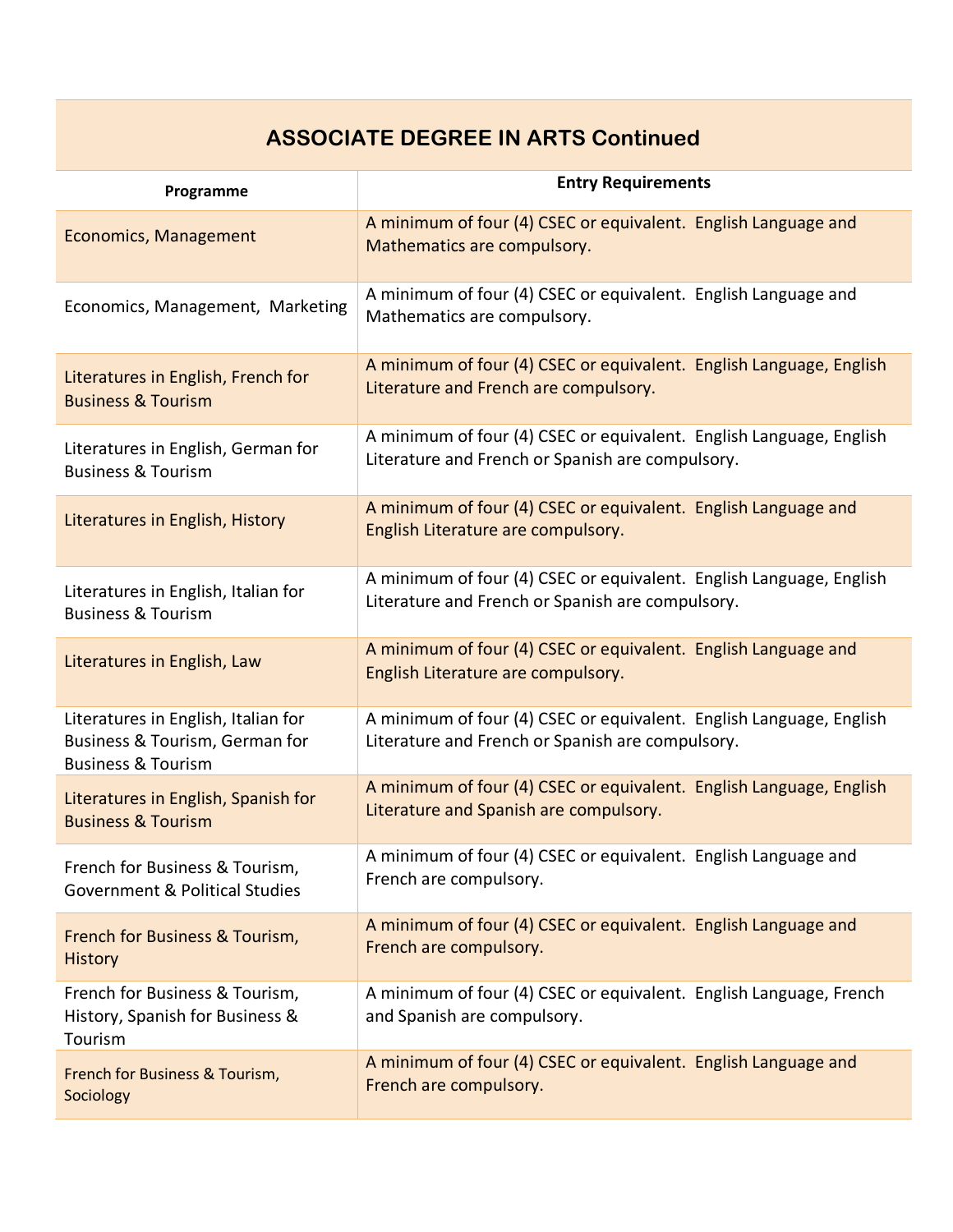### **ASSOCIATE DEGREE IN ARTS Continued**

| Programme                                                         | <b>Entry Requirements</b>                                                                            |  |
|-------------------------------------------------------------------|------------------------------------------------------------------------------------------------------|--|
| French & Spanish with Themes                                      | A minimum of four (4) CSEC or equivalent. English Language and<br>French and Spanish are compulsory. |  |
| <b>Government &amp; Political Studies, History</b>                | A minimum of four (4) CSEC or equivalent. English Language is<br>compulsory.                         |  |
| Government & Political Studies, History,<br>Law                   | A minimum of four (4) CSEC or equivalent. English Language is<br>compulsory.                         |  |
| Government & Political Studies, History,<br>Sociology             | A minimum of four (4) CSEC or equivalent. English Language is<br>compulsory.                         |  |
| Government & Political Studies, Law                               | A minimum of four (4) CSEC or equivalent. English Language is<br>compulsory.                         |  |
| French for Business & Tourism,<br>Sociology                       | A minimum of four (4) CSEC or equivalent. English Language and<br>French are compulsory.             |  |
| Government & Political Studies, History                           | A minimum of four (4) CSEC or equivalent. English Language is<br>compulsory.                         |  |
| Government & Political Studies, Law,<br>Sociology                 | A minimum of four (4) CSEC or equivalent. English Language is<br>compulsory.                         |  |
| Government & Political Studies, Spanish<br>for Business & Tourism | A minimum of four (4) CSEC or equivalent. English Language and<br>Spanish are compulsory.            |  |
| <b>Government &amp; Political Studies,</b><br>Sociology           | A minimum of four (4) CSEC or equivalent. English Language is<br>compulsory.                         |  |
| History, Law                                                      | A minimum of four (4) CSEC or equivalent. English Language is<br>compulsory.                         |  |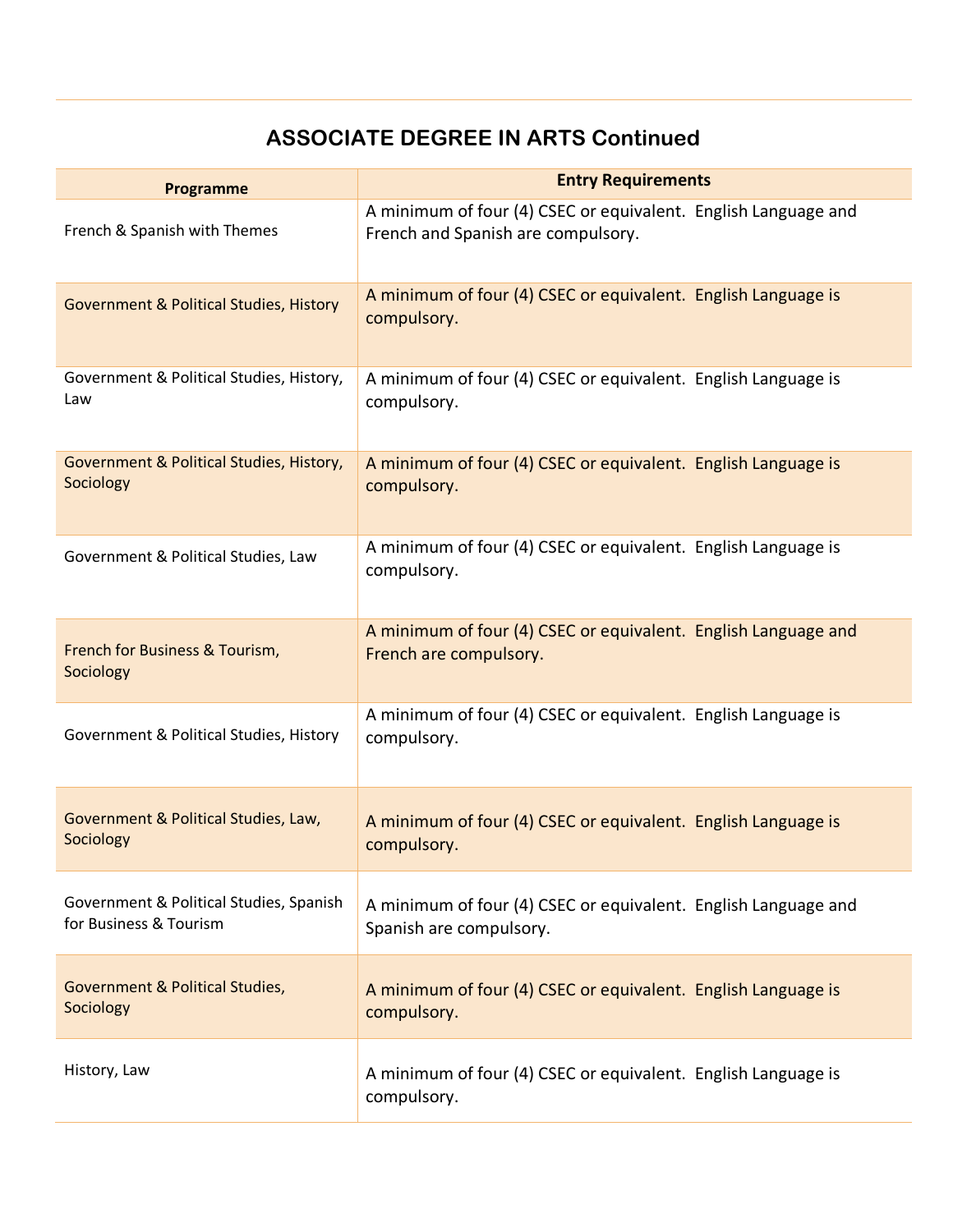### **ASSOCIATE DEGREE IN ARTS Continued**

| Programme                                           | <b>Entry Requirements</b>                                                                     |
|-----------------------------------------------------|-----------------------------------------------------------------------------------------------|
| <b>History, Sociology</b>                           | A minimum of four (4) CSEC or equivalent. English Language is<br>compulsory.                  |
| Government & Political Studies,<br>Sociology        | A minimum of four (4) CSEC or equivalent. English Language is<br>compulsory.                  |
| History, Law                                        | A minimum of four (4) CSEC or equivalent. English Language is<br>compulsory.                  |
| History, Sociology                                  | A minimum of four (4) CSEC or equivalent. English Language is<br>compulsory.                  |
| Law, Marketing                                      | A minimum of four (4) CSEC or equivalent. English Language and<br>Mathematics are compulsory. |
| Law, Sociology                                      | A minimum of four (4) CSEC or equivalent. English Language is<br>compulsory.                  |
| <b>Marketing, Management</b>                        | A minimum of four (4) CSEC or equivalent. English Language and<br>Mathematics are compulsory. |
| Sociology, Spanish for Business &<br><b>Tourism</b> | A minimum of four (4) CSEC or equivalent. English Language and<br>Spanish are compulsory.     |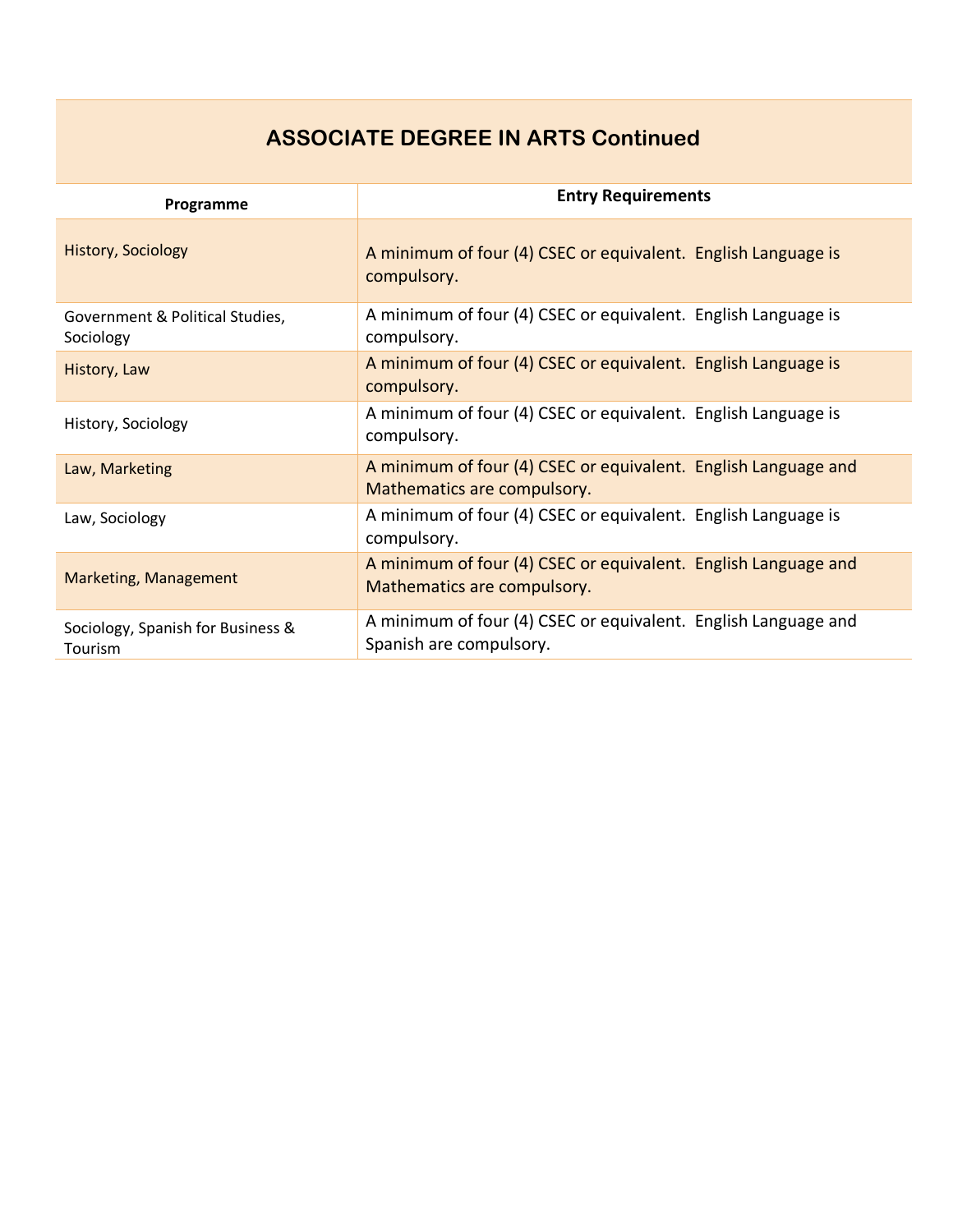### **ASSOCIATE DEGREE IN SCIENCE**

| Programme                                           | <b>Entry Requirements</b>                                                                                                                                                                                                                     |
|-----------------------------------------------------|-----------------------------------------------------------------------------------------------------------------------------------------------------------------------------------------------------------------------------------------------|
| Biology, Chemistry                                  | A minimum of four (4) CSEC or equivalent. English Language,<br>Biology or Human and Social Biology, Chemistry and Mathematics<br>are compulsory.                                                                                              |
| Biology, Chemistry, Environmental<br><b>Science</b> | A minimum of four (4) CSEC or equivalent. English Language,<br>Mathematics, Physics, Biology or Human and Social Biology, and<br>Chemistry are compulsory.                                                                                    |
| Biology, Chemistry, Mathematics                     | A minimum of four (4) CSEC or equivalent. English Language,<br>Biology or Human and Social Biology, Chemistry and Mathematics<br>are compulsory.                                                                                              |
| <b>Biology, Chemistry, Physics</b>                  | A minimum of four (4) CSEC or equivalent. English Language,<br>Biology or Human and Social Biology, Chemistry, Mathematics and<br>Physics are compulsory.                                                                                     |
| Biology, Environmental Science                      | A minimum of four (4) CSEC or equivalent. English Language,<br>Mathematics, Biology or Human and Social Biology and any one of<br>the following are compulsory: Agricultural Science, Chemistry,<br>Geography, Integrated Science or Physics. |
| <b>Biology, Information Technology</b>              | A minimum of four (4) CSEC or equivalent. English Language,<br>Biology or Human and Social Biology and Mathematics are<br>compulsory.                                                                                                         |
| <b>Biology, Mathematics</b>                         | A minimum of four (4) CSEC or equivalent. English Language,<br>Biology or Human & Social Biology and Mathematics are<br>compulsory.                                                                                                           |
| <b>Biology, Physics</b>                             | A minimum of four (4) CSEC or equivalent. English Language,<br>Biology or Human and Social Biology, Mathematics and Physics are<br>compulsory.                                                                                                |
| Biology, Physics, Mathematics                       | A minimum of four (4) CSEC or equivalent. English Language,<br>Biology or Human and Social Biology, Mathematics and Physics are<br>compulsory.                                                                                                |
| <b>Chemistry, Environmental Science</b>             | A minimum of four (4) CSEC or equivalent. English Language,<br>Mathematics, Chemistry and any one of the following are<br>compulsory: Agricultural Science, Biology or Human and Social<br>Biology, Geography, Integrated Science or Physics. |
| Chemistry, Mathematics                              | A minimum of four (4) CSEC or equivalent. English Language,<br>Chemistry and Mathematics are compulsory.                                                                                                                                      |
| <b>Chemistry, Mathematics, Physics</b>              | A minimum of four (4) CSEC or equivalent. English Language,<br>Chemistry, Mathematics and Physics are compulsory.                                                                                                                             |
| Chemistry, Physics                                  | A minimum of four (4) CSEC or equivalent. English Language,<br>Chemistry, Mathematics and Physics are compulsory.                                                                                                                             |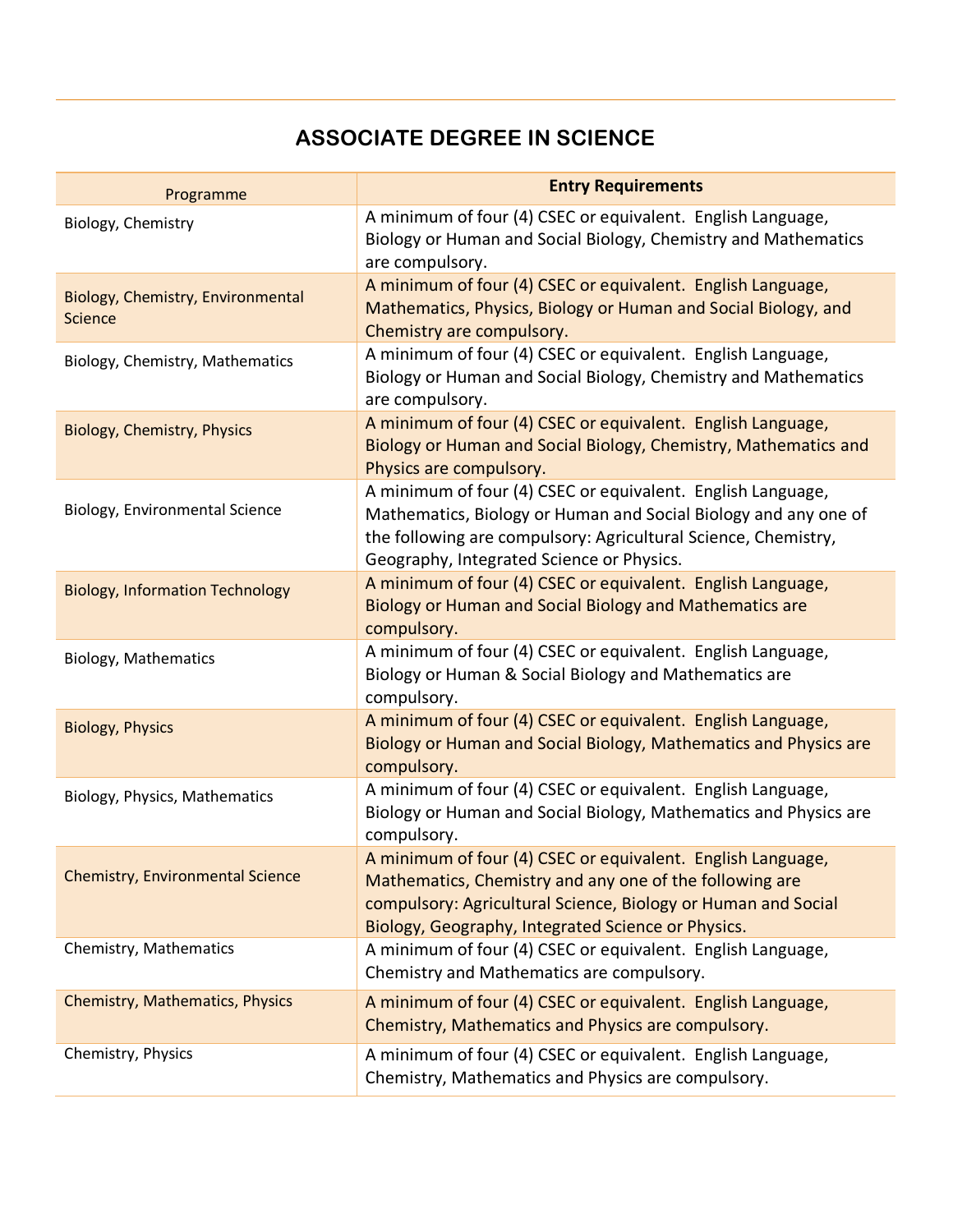| Programme                                           | <b>Entry Requirements</b>                                                                                                                                                                                                                            |
|-----------------------------------------------------|------------------------------------------------------------------------------------------------------------------------------------------------------------------------------------------------------------------------------------------------------|
| <b>Environmental Science, Mathematics</b>           | A minimum of four (4) CSEC or equivalent. English<br>Language, Mathematics and any one of the following<br>are compulsory: Agricultural Science, Biology or<br>Human and Social Biology, Chemistry, Geography,<br>Integrated Science or Physics.     |
| <b>Environmental Science, Mathematics, Physics</b>  | A minimum of four (4) CSEC or equivalent. English<br>Language, Mathematics and Physics and any one of<br>the following are compulsory: Agricultural Science,<br>Biology or Human and Social Biology, Chemistry,<br>Geography, or Integrated Science. |
| <b>Information Technology, Mathematics</b>          | A minimum of four (4) CSEC or equivalent. English<br>Language and Mathematics are compulsory.                                                                                                                                                        |
| <b>Information Technology, Mathematics, Physics</b> | A minimum of four (4) CSEC or equivalent. English<br>Language, Physics and Mathematics are compulsory.                                                                                                                                               |
| Mathematics, Physics                                | A minimum of four (4) CSEC or equivalent. English<br>Language, Physics and Mathematics are compulsory.                                                                                                                                               |

# **ASSOCIATE DEGREE IN SCIENCE Continued**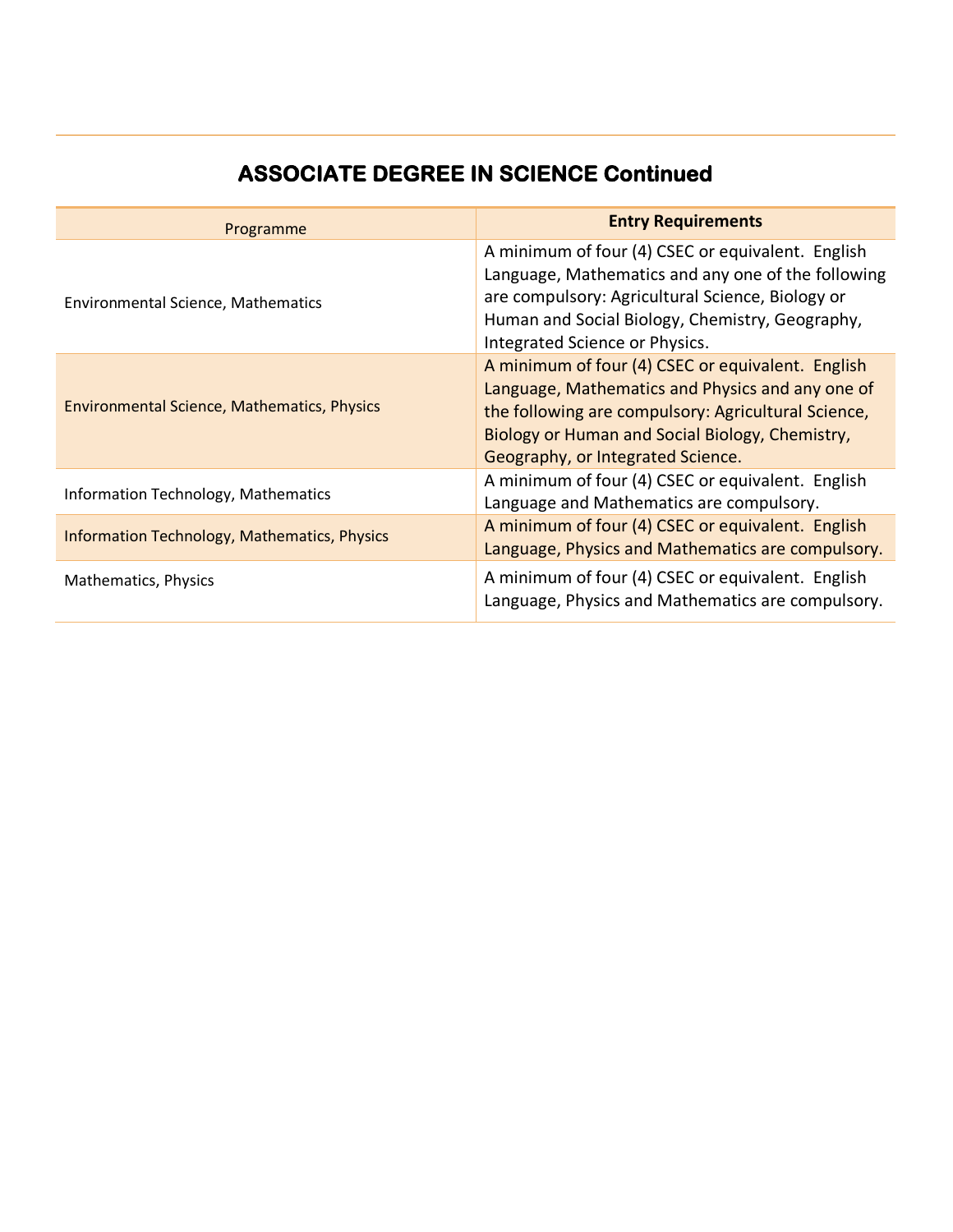### **ASSOCIATE DEGREES IN SCIENCE & ARTS**

| <b>Programme</b>                                | <b>Entry Requirements</b>                                                                                                                                                                                                                        |
|-------------------------------------------------|--------------------------------------------------------------------------------------------------------------------------------------------------------------------------------------------------------------------------------------------------|
| Accounting, Economics, Information Technology   | A minimum of four (4) CSEC or equivalent. English<br>Language and Mathematics are compulsory.                                                                                                                                                    |
| <b>Accounting, Economics, Mathematics</b>       | A minimum of four (4) CSEC or equivalent. English<br>Language and Mathematics are compulsory.                                                                                                                                                    |
| Accounting, Information Technology              | A minimum of four (4) CSEC or equivalent. English<br>Language and Mathematics are compulsory.                                                                                                                                                    |
| Accounting, Information Technology, Management  | A minimum of four (4) CSEC or equivalent. English<br>Language and Mathematics are compulsory.                                                                                                                                                    |
| Accounting, Information Technology, Marketing   | A minimum of four (4) CSEC or equivalent. English<br>Language and Mathematics are compulsory.                                                                                                                                                    |
| Accounting, Information Technology, Mathematics | A minimum of four (4) CSEC or equivalent. English<br>Language and Mathematics are compulsory.                                                                                                                                                    |
| Accounting, Marketing, Mathematics              | A minimum of four (4) CSEC or equivalent. English<br>Language and Mathematics are compulsory.                                                                                                                                                    |
| Biology, Geography                              | A minimum of four (4) CSEC or equivalent. English<br>Language, Geography Biology or Human & Social<br>Biology and Mathematics are compulsory.                                                                                                    |
| Biology, Mathematics, Physics                   | A minimum of four (4) CSEC or equivalent. English<br>Language, Physics, Biology or Human & Social<br>Biology and Mathematics are compulsory.                                                                                                     |
| Economics, Marketing, Mathematics               | A minimum of four (4) CSEC or equivalent. English<br>Language and Mathematics are compulsory.                                                                                                                                                    |
| Economics, Information Technology, Marketing    | A minimum of four (4) CSEC or equivalent. English<br>Language and Mathematics are compulsory.                                                                                                                                                    |
| Economics, Information Technology, Mathematics  | A minimum of four (4) CSEC or equivalent. English<br>Language and Mathematics are compulsory.                                                                                                                                                    |
| Economics, Mathematics                          | A minimum of four (4) CSEC or equivalent. English<br>Language and Mathematics are compulsory.                                                                                                                                                    |
| <b>Environmental Science, Geography</b>         | A minimum of four (4) CSEC or equivalent. English<br>Language, Mathematics, Geography any one of the<br>following are compulsory: Agricultural Science,<br>Biology or Human and Social Biology, Chemistry,<br>Integrated Science or Physics.     |
| Environmental Science, Law                      | A minimum of four (4) CSEC or equivalent. English<br>Language, Mathematics and any one of the following<br>are compulsory: Agricultural Science, Biology or<br>Human and Social Biology, Chemistry, Geography,<br>Integrated Science or Physics. |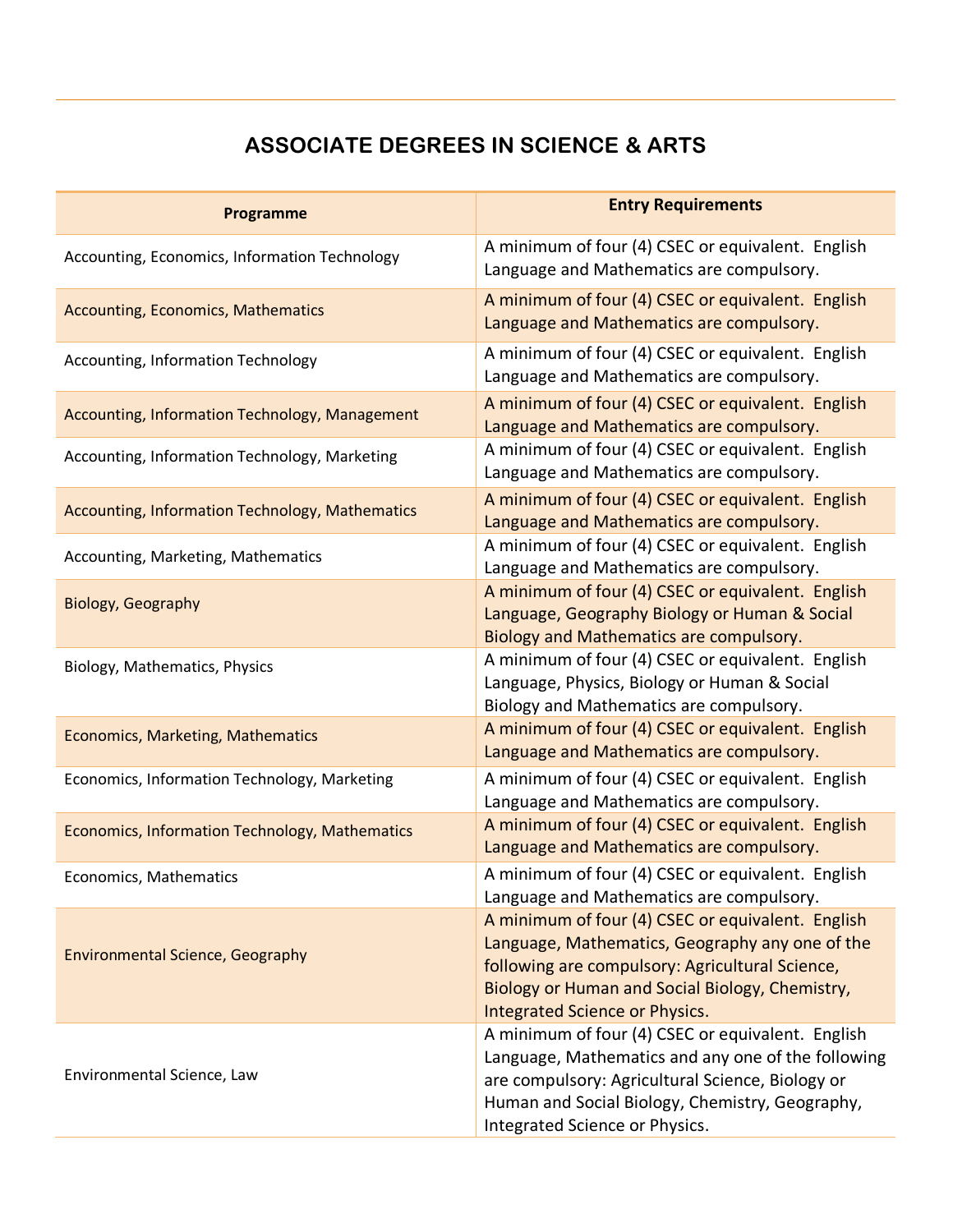# **ASSOCIATE DEGREES IN SCIENCE & ARTS**

| Programme                                                                     | <b>Entry Requirements</b>                                                                                                                                                                                                                             |
|-------------------------------------------------------------------------------|-------------------------------------------------------------------------------------------------------------------------------------------------------------------------------------------------------------------------------------------------------|
| <b>Environmental Science, Sociology</b>                                       | A minimum of four (4) CSEC or equivalent. English<br>Language, Mathematics and any one of the following<br>are compulsory: Agricultural Science, Biology,<br>Human and Social Biology, Chemistry, Geography,<br><b>Integrated Science or Physics.</b> |
| Geography, Information Technology                                             | A minimum of four (4) CSEC or equivalent. English<br>Language, Geography and Mathematics are<br>compulsory.                                                                                                                                           |
| Geography, Information Technology, Mathematics                                | A minimum of four (4) CSEC or equivalent. English<br>Language, Geography and Mathematics are<br>compulsory.                                                                                                                                           |
| Geography, Mathematics, Physics                                               | A minimum of four (4) CSEC or equivalent. English<br>Language, Geography, Physics and Mathematics are<br>compulsory.                                                                                                                                  |
| Geography, Physics                                                            | A minimum of four (4) CSEC or equivalent. English<br>Language, Geography, Physics and Mathematics are<br>compulsory.                                                                                                                                  |
| Government & Political Studies, Information Technology,<br>Sociology          | A minimum of four (4) CSEC or equivalent. English<br>Language and Mathematics are compulsory.                                                                                                                                                         |
| Government & Political Studies, Information Technology,<br><b>Mathematics</b> | A minimum of four (4) CSEC or equivalent. English<br>Language and Mathematics are compulsory.                                                                                                                                                         |
| Government & Political Studies, Information Technology                        | A minimum of four (4) CSEC or equivalent. English<br>Language and Mathematics are compulsory.                                                                                                                                                         |
| <b>Information Technology, Marketing</b>                                      | A minimum of four (4) CSEC or equivalent. English<br>Language and Mathematics are compulsory.                                                                                                                                                         |
| Information Technology, Sociology                                             | A minimum of four (4) CSEC or equivalent. English<br>Language and Mathematics are compulsory.                                                                                                                                                         |
| <b>Marketing, Mathematics</b>                                                 | A minimum of four (4) CSEC or equivalent. English<br>Language and Mathematics are compulsory.                                                                                                                                                         |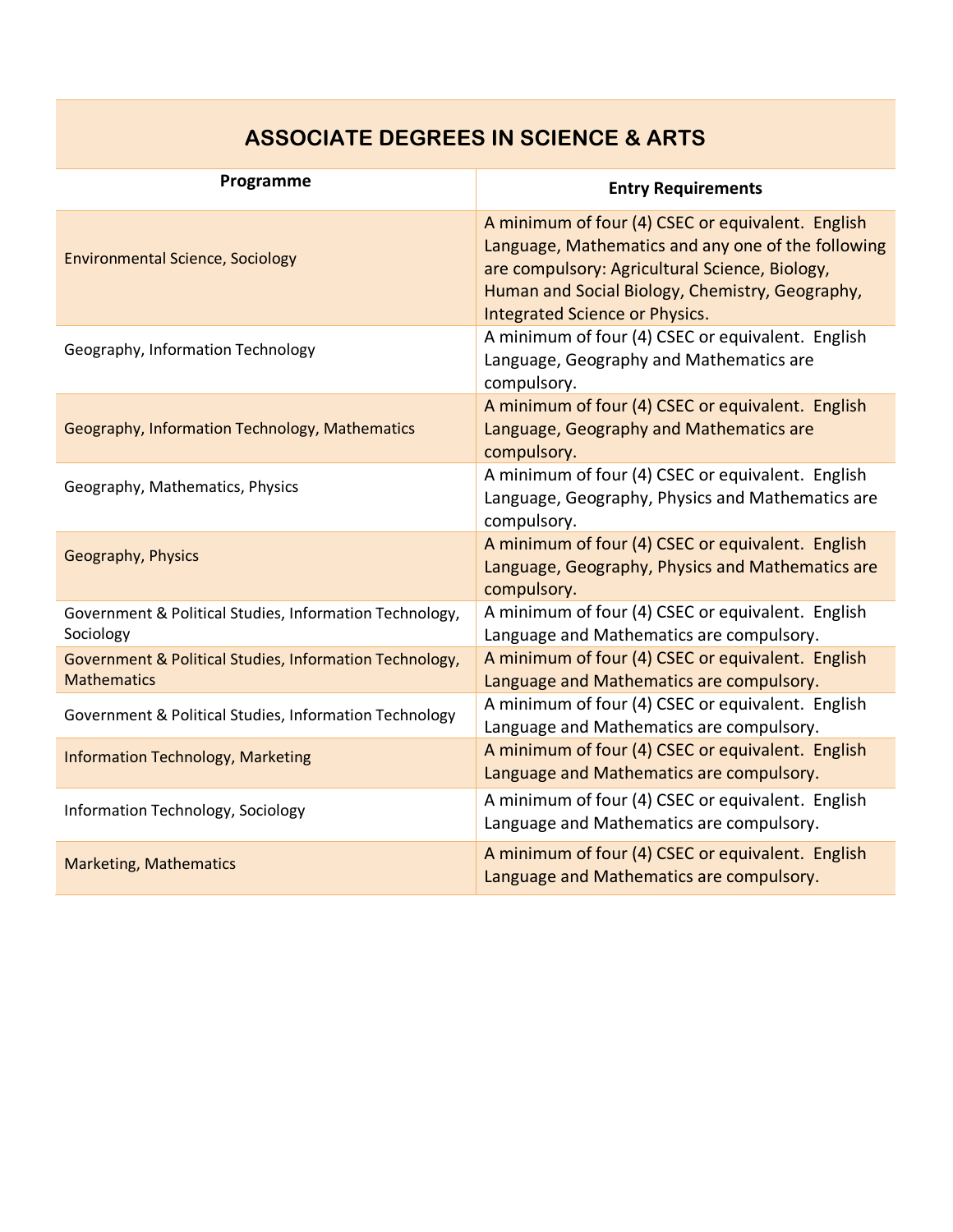### **BARBADOS COMMUNITY COLLEGE CERTIFICATES**

These programmes are offered on a Full-time basis unless otherwise indicated.

| Programme                                                  | <b>Entry Requirements</b>                                                       |
|------------------------------------------------------------|---------------------------------------------------------------------------------|
| Certificate in Basic Tailoring (Part-time)                 | No qualifications are required.                                                 |
| Certificate in Fashion Accessories (Part-time)             | No qualifications are required.                                                 |
| Certificate in Fashion (Part-time)                         | No qualifications are required.                                                 |
| <b>General Catering Certificate</b>                        | A minimum of two (2) CSEC or equivalent. English<br>Language is compulsory.     |
| Certificate in Home Furnishings (Part-time)                | No qualifications are required.                                                 |
| Certificate in Information Technology (Full-time)          | A minimum of two (2) CSEC or equivalent. English<br>Language is compulsory.     |
| Certificate in Interior Design (Part-time)                 | No qualifications are required.                                                 |
| <b>Nursing Assistant</b>                                   | A minimum of three (3) CSEC or equivalent. English<br>Language is compulsory.   |
| <b>Nursing Auxiliary</b>                                   | A CSEC pass in English Language or completion of<br>secondary school education. |
| <b>Pre-Health Sciences</b>                                 | A minimum of two (2) CSEC or equivalent. English<br>Language is compulsory.     |
| Photovoltaic Design & Installation Certificate (Part-time) | No qualifications are required.                                                 |
| Introduction to Robotics (Part-time)                       | A minimum of four (4) CSEC or equivalent. English<br>Language is compulsory.    |
| Certificate in Wearable Art (Part-time)                    | No qualifications are required.                                                 |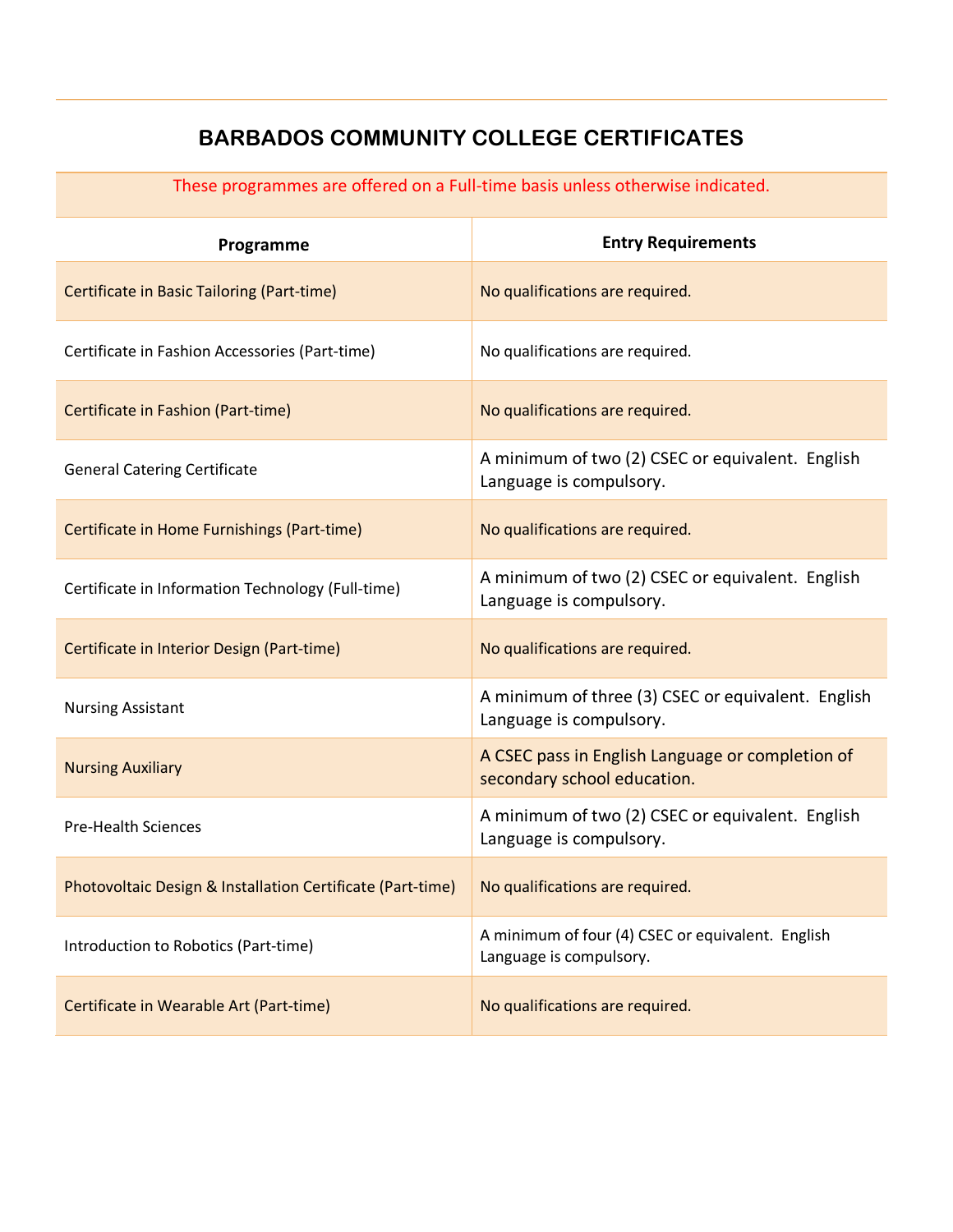

# BARBADOS COMMUNITY COLLEGE **ADDITIONAL INFORMATION FOR APPLICANTS**

# **STRUCTURE OF THE ASSOCIATE DEGREE**

### **The Credit System**

The programmes at the College are assessed based upon a credit system. The majority of the courses offered at the College are three (3) credit courses.

- A minimum of **15 lecture hours** is equivlaent to **one (1) Credit.**
- A mnimum of **30/45 laboratory/studio workshop hours** is equivalent to **one (1) Credit.**

The Associate Degree will be awarded to a student who satisfies the following requirements:

- Accumulates a minimum of seventy (70) credits including at least forty-eight (48) in his/her major area(s) of study.
- Passes the General Education Core courses.
- Passes the relevant General Elective courses.
- Satisfies any other graduation requirement as stippulated for the particular programme.

### **What is a Core?**

A Core is a compulsory course identified by the College as essential for the educational development of all students. There are currently four core coures offered at the College. These are:

Caribbean Politics & Society Ethics & Citizenship English & Communication Practical Mathematics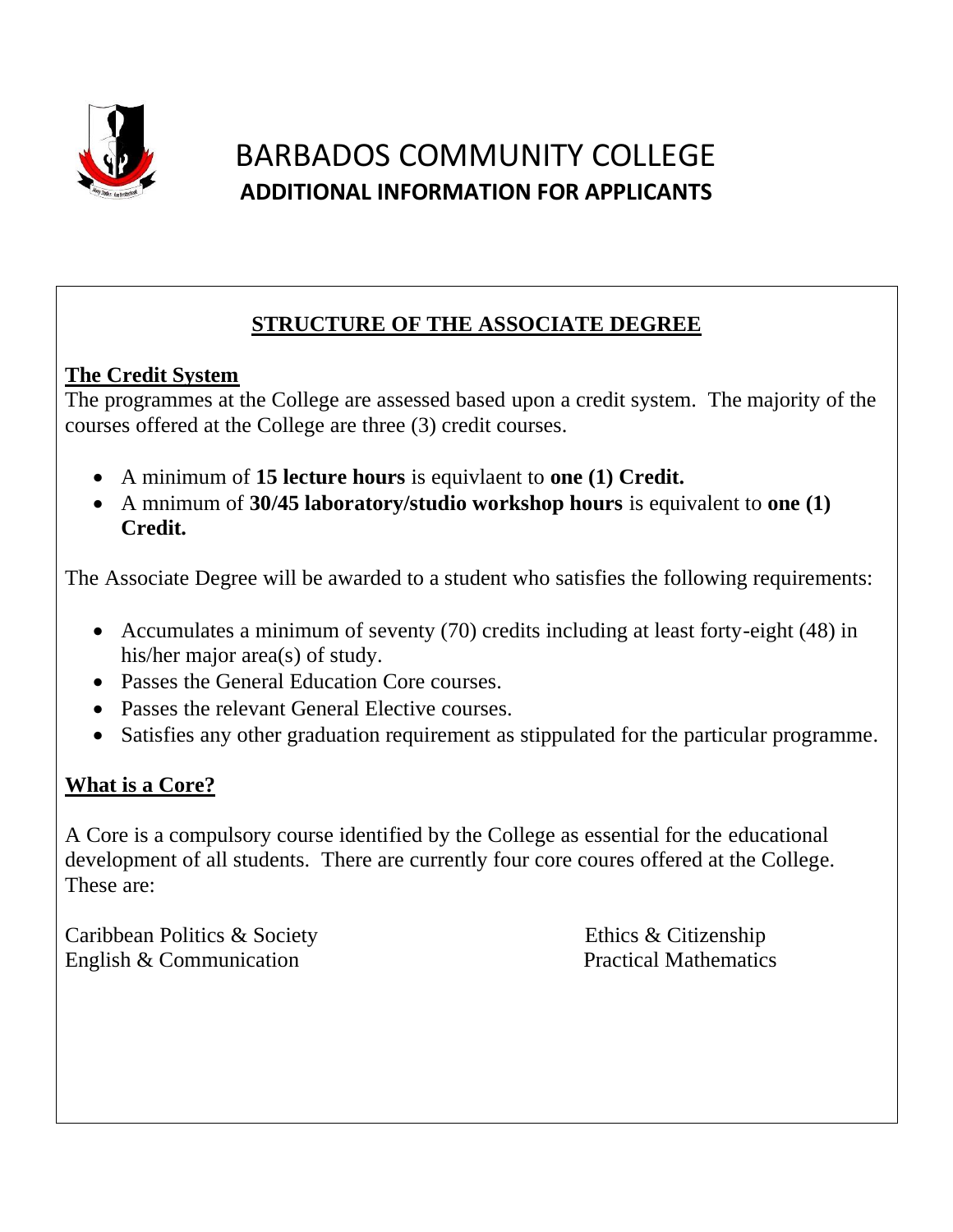### **Entry Requirements**

### **The minimum qualifications for entry to the Associate Degrees are:**

- A. **Four (4)** passes at CSEC General Proficiency Level with Grades 1, 2 and 3 as of June 1998.
- B. **Four (4)** passes at GCE Ordinary Level with Grades A, B or C.
- C. **Any** qualifications considered by the college to be equivalent.

### **The minimum qualifications for entry to the Bachelor Degrees are:**

- A. **Five (5)** passes at CSEC General Proficiency Level with Grades 1, 2 and 3 as of June 1998.
- B. **Five (5)** passes at GCE Ordinary Level with Grades A, B or C.
- C. **Any** qualifications considered by the college to be equivalent.

# **N.B. ENGLISH LANGUAGE IS COMPULSORY.**

### **Mature Applicants**

Persons 25 years or older who do not satisfy the above academic requirements may be admitted to the college as mature students. Such persons may be required to attend an interview to determine their eligibility for admission.

The mature status DOES NOT apply to courses/programmes in the Division of Health Sciences.

Mature Students in the Divison of Technology are required to have passes in English Language and Mathematics.

### **International Applicants**

Persons whose native language is not English, should have a TOEFL score of 550.

Persons with international qualifications must have their qualifications evaluated by the Barbados Accreditation Council (BAC). BAC may be contacted at 1-246-535-6740 or at email: info@bac.gov.bb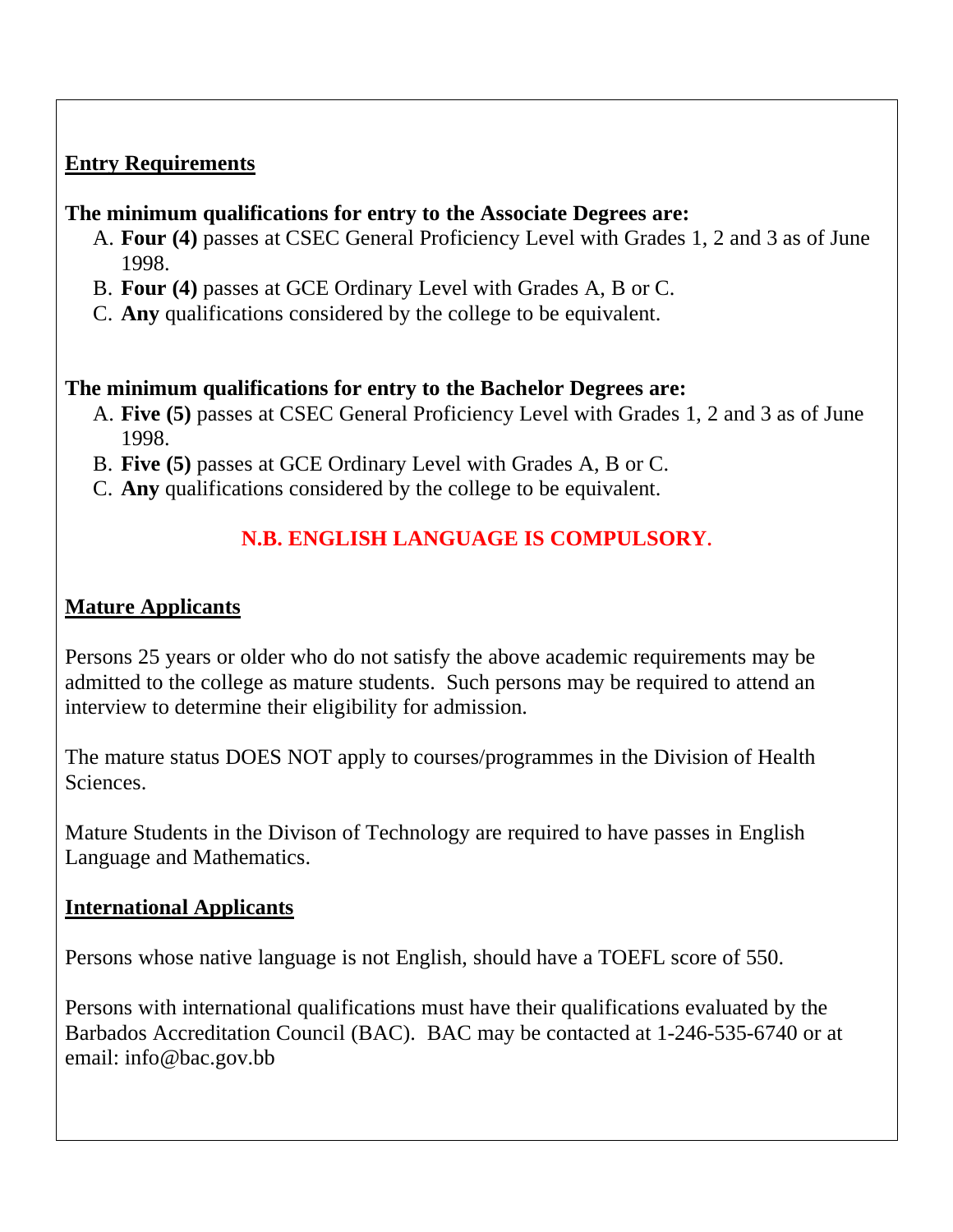### **ADDITIONAL INFORMATION FOR APPLICANTS**

Applicants to **Clinical Laboratory Science** and the **Nursing Auxiliary** programmes must be at least 17 years old while those applying for **General Nursing** must be at least 16 years old. Applicants applying to **Pharmacy** and **Psychology** must be at least 18 years old.

**Social Work –** Applicants must submit with their applications, a personal statement of not more than 600 words along with two written recommendations attesting to their suitability for the social work profession. Applicants must be at least 17 years old.

**Diploma in Education (Technical & Applied)** – Applicants must indicate their area of specialty (teaching) when applying.

**Dance/Theatre Arts/Music –** All applicants will be required to attend an audition**.**

Applicants to the **Associate Degree in Fashion** and the **Certificate in Fashion MUST** submit 10 Fashion sketches and 3 garments when they attend the interview.

**Mass Communication** – All Applicants must submit a 300-word essay outlining their interest in the field.

### **Requirements for the Portfolio for Visual Arts**

**Visual Arts –** Persons applying for admission to this programme are required to complete a portfolio consisting of the following projects:

- Using materials of your choice, visually interpret, in colour, one of the most interesting and memorable events of your life and then explain it in not less than one hundred (100) words on the reverse side of the paper.
- Use cut/torn paper to construct a collage representing a still life composition OR a landscape.
- Make a free-hand drawing of a part of a room, which includes at least three pieces of furniture or three objects. Draw this view as realistically as possible, placing emphasis on shading and proportion.
- Arrange two chairs in an interesting way, and then make a drawing of these chairs as accurately as you can. This drawing is to be done free-hand – you **must not** use a ruler to help you do the drawing.
- Select three objects and place them on a window-sill/ledge, or a table in front of a window where you can see both the objects and the view behind the objects.
- Make a drawing of your hand holding an object that has a special meaning to you.

**Each assignment must be completed on a separate sheet of 11 x 17 paper. Additional work should not be submitted.**